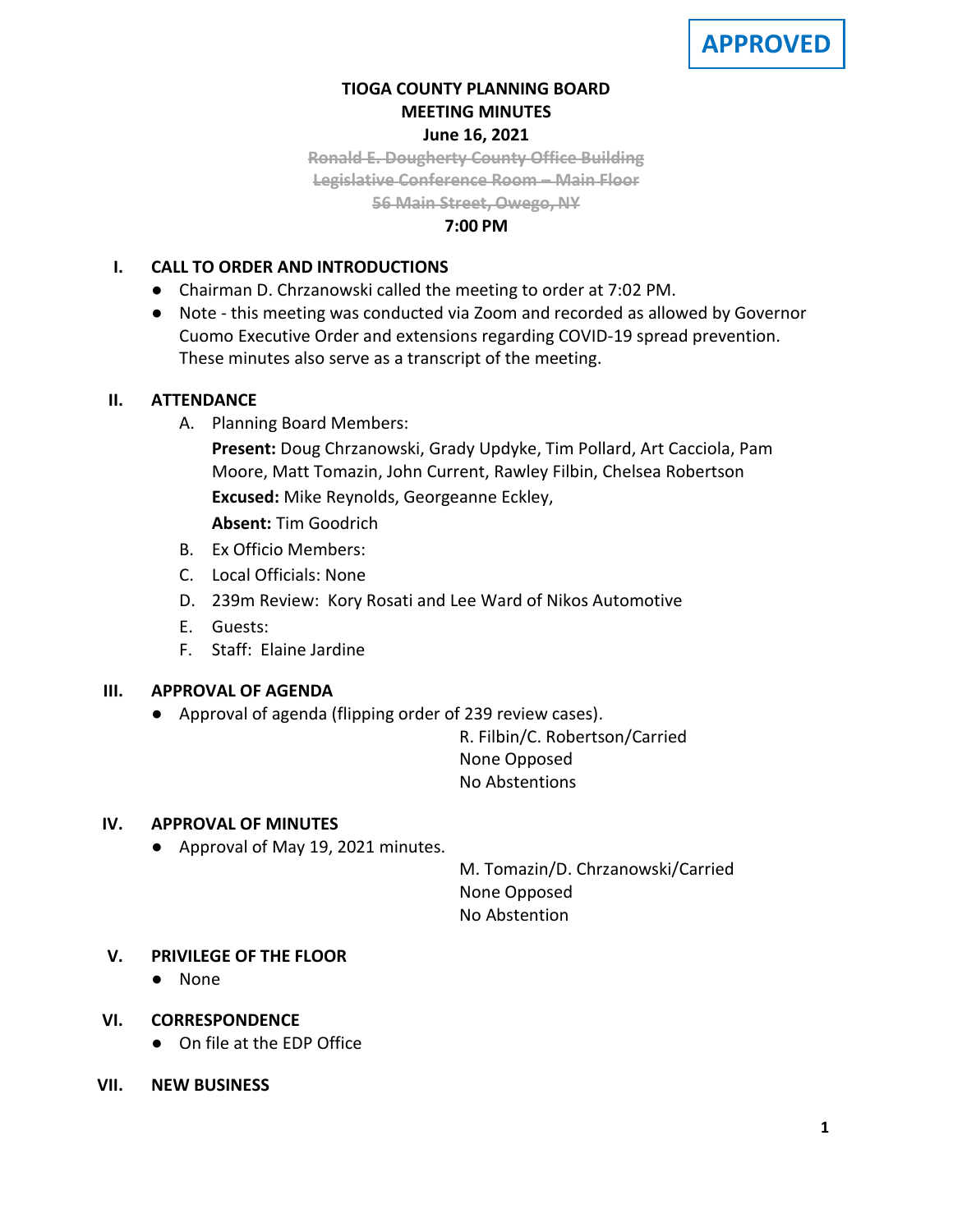### **A. A. 239 Reviews**

# **1. County Case 2021-015: Town of Owego, Special Use Permit, Nikos Automotive**

The applicant is requesting a special use permit to expand their existing automobile sales and detail garage business, started in July of 2015, located at the corner of Main Street and Pennsylvania Avenue in Apalachin. The applicant plans to construct a 30'x30' square foot addition that contains two service bays to conduct automobile mechanical and warranty work.

Current hours of operation are Monday through Friday 9:00 AM to 7:00 PM and Saturdays 10:00 AM to 2:00 PM. These hours of operation will remain the same. Applicant states they now have five service customers a day and two to six sales customers. They expect this to increase to 10 to 20 total customers per day with these new services. They also plan to increase number of employees from the current three to a total of seven.

The applicant's attached concept drawing shows the proposed two added garage bays to the north side of the existing building. Customers for the mechanical and warranty work will enter from the Pennsylvania Avenue side of the property, proceed around the new addition, and enter a garage from the rear of the new addition.

The proposed use is in character with this main intersection and commercial area in the hamlet of Apalachin. Again, it is beneficial to the town and community that another small business is willing to expand their operations during this difficult financial time. The Owego Town Board has already approved the applicant's Well Head Permit, which is required before other local approvals commence.

Staff recommends approval of the special use permit with the condition that the applicant return for further required local approvals at a future date.

**Q. D. Chrzanowski:** Elaine, have you referred this to County DPW for comment? **A. E. Jardine** – I am going to wait until the site plan review stage, when there are actual site plans to look at. Gary Hammond will want real site plans to review. I know that Joann did send this proposal to Gary and she did not receive feedback from him.

#### **Motion to recommend approval of the special use permit with the condition noted:**

| <b>C. Robertson/P. Moore/Carried</b> |   |  |
|--------------------------------------|---|--|
| Yes                                  | q |  |
| Νo                                   | ŋ |  |
| Abstention                           | n |  |

# **2. County Case 2021-014: Town of Berkshire, Local Law #3 of 2021, Site Plan Review LL Amendment**

Staff recommends approval of the Town of Berkshire Site Plan Review Local Law Amendment with the conditions that the Town Board holds a public hearing and address SEQR as a Type I Action with the Full EAF before adoption.

**Q. D. Chrzanowksi:** What is meant in section D item 11 by prime farmland from the County Ag & Farmland Protection Plan? **A. E. Jardine** – USDA Soil Classes 1-4 for food production. **P. Moore**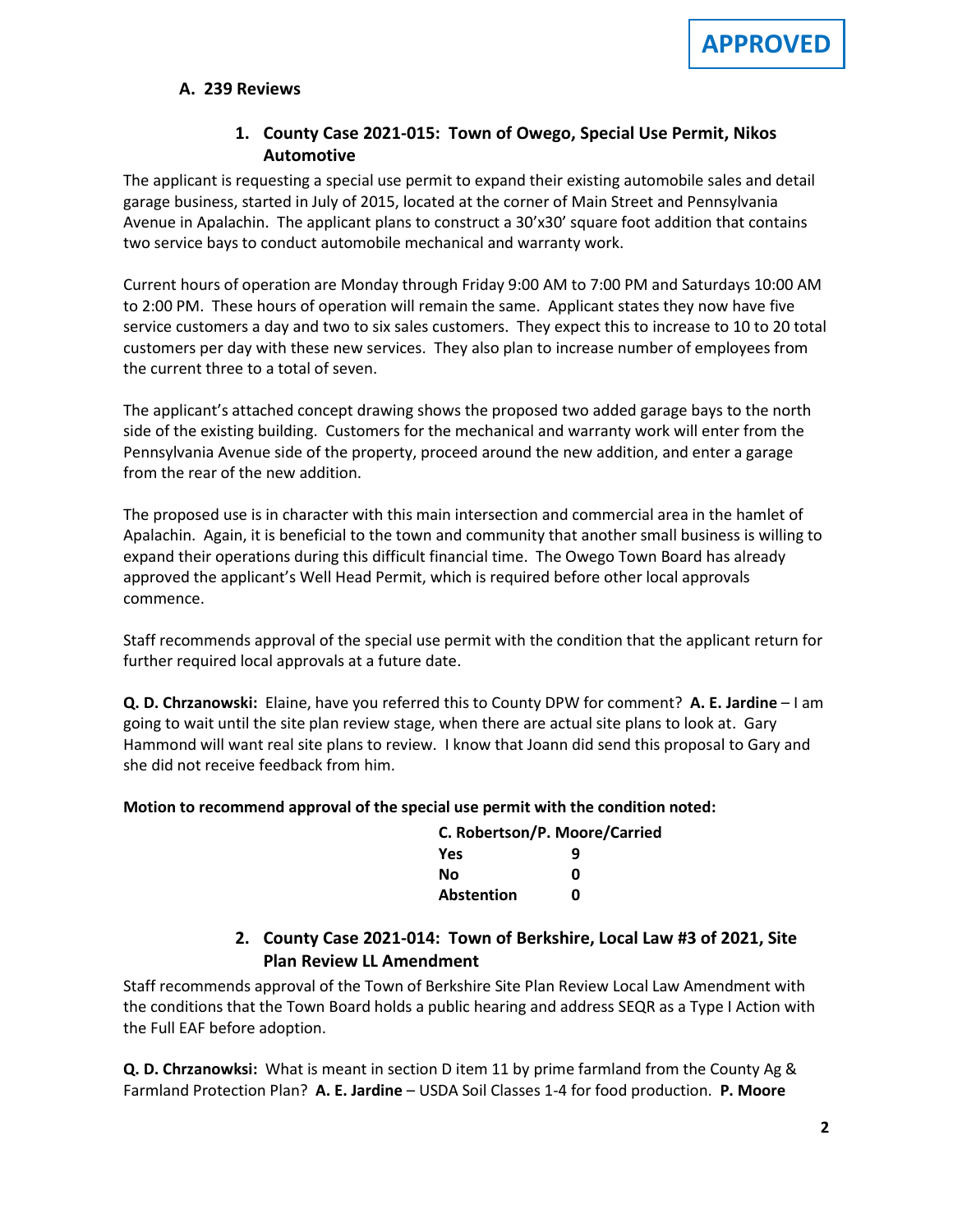commented that probably better wording for that, which is more consistent with the 2015 County Ag & Farmland Protection Plan, is Agricultural Preservation Priority. E. Jardine will provide that language to Tim Pollard to facilitate this change by the Town Planning Board.

**Motion to recommend approval of the site plan review local law amendment with the conditions noted:**

| C. Robertson/R. Filbin/Carried |   |
|--------------------------------|---|
| <b>Yes</b>                     | q |
| Nο                             | n |
| Abstention                     | n |

### **VIII. REPORTS**

### **A. A. Local Bits and Pieces**

- **1. Town of Candor** (A. Cacciola)
	- Candor Town Board held a public meeting last Saturday to inform residents on the request of the Candor Ambulance Squad for town funding for one year.
- **2. Town of Tioga** (D. Chrzanowski)
	- No report.
- **3. Town/Village of Spencer** (T. Goodrich)
	- Not in attendance.
- **4. Town of Berkshire** (T. Pollard)
	- No report.
- **5. Village of Newark Valley** (M. Reynolds)
	- The Village Board approved the final draft of the Comprehensive Plan Update to send through the local approvals process.
- **6. Town of Newark Valley** (M. Tomazin)
	- No report.
- **7. Town of Barton** (G. Updyke)
	- No report.
- **8. Town of Owego** (J. Current)
	- No report.
- **9. Town of Nichols** (P. Moore)
	- No report.
- **10. Village of Waverly** (R. Filbin)
	- No report.
- **11. Village of Owego** (G. Eckley)
	- No report.
- **B. Staff Report:**